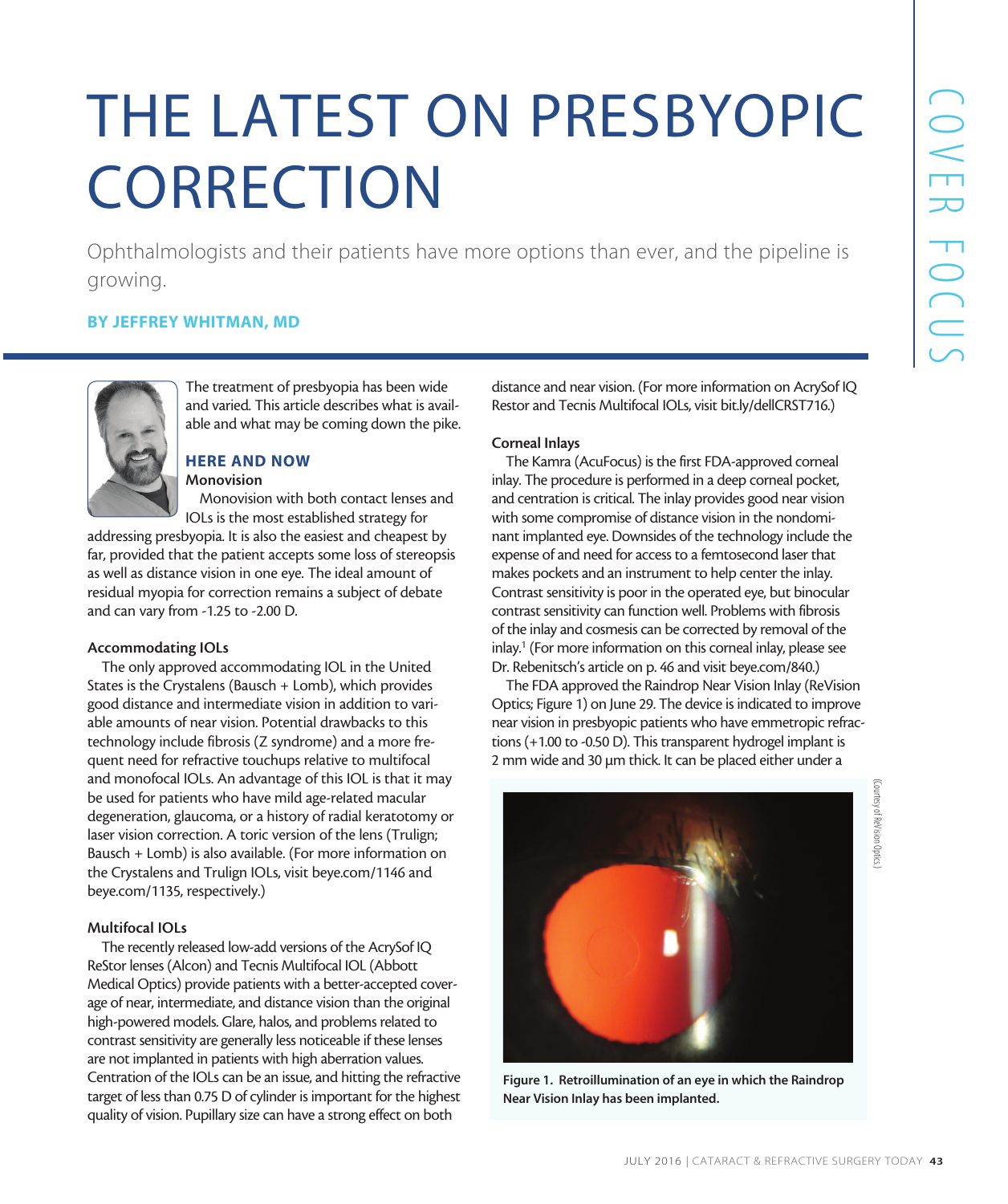

Figure 2. The FineVision lens is a trifocal design.

LASIK flap or in a 150-um corneal pocket. No special instrumentation is needed to place or center the inlay. Fibrosis has led to the removal of the device in a small percentage of cases, and an average loss of 1 line of distance vision in the treated nondominant eye is typical.<sup>2</sup> (For more information on this implant, please see Dr. Chu's article on p. 48 and visit beye.com/841.)

# THE FUTURE

#### Topical Drops

Presbyopia Therapies is developing a pharmacological approach to presbyopic correction that expands depth of focus. PRX-100 provides miosis without stimulating accommodation. According to the company, the drops provide a pupillary size of 1.6 mm for about 8 hours. (For more information on this technology, visit bit.ly/dell716.)

# Accommodating IOLs

The acrylic FluidVision lens (PowerVision) features anterior and posterior optics with a central cavity between them. The compressible haptics contain a silicone oil-based fluid. The two large haptics are connected to the central fluid cavity, and they work together with the eye's natural processes to aid accommodation. When accommodation occurs, the zonules release tension on the capsule, compressing the haptics. This pushes the silicone fluid between the two optics and creates an accommodative effect. At present, a 4-mm incision is required

# O WATCH IT NOW

Howard Gimbel, MD, shares an edited-down version of the Kamra inlay procedure.



James Katz, MD, and Mark Kontos, MD, discuss scleral implant technology for presbyopic correction.



for the IOL's implantation, but future injectors may decrease the size needed. Alcon recently got involved with support of this technology. (For more information on this IOL, visit beye.com/1147.)

The Sapphire AutoFocal IOL (Elenza) features an electroactive liquid crystal optic encapsulated in an aspheric monofocal lens. The lens combines nanotechnology, artificial intelligence (neural networks-based memory), and advanced electronics to seamlessly and automatically focus an optic from far to near without movement. The IOL does not rely on precise contact with ciliary muscles to move and accommodate properly. Instead, it reportedly senses the pupil's size and acts accordingly. The technology is still in development. (For more information on this lens, visit bit.ly/donnenfeld716.)

# Trifocal IOLs

The FineVision (PhysIOL; Figure 2) and AT LISA Tri (Carl Zeiss Meditec) use the optical principle of constructive interference to capture and redistribute incoming light that would otherwise be lost to diffractive effects. More light can be directed to intermediate vision with this design than with a